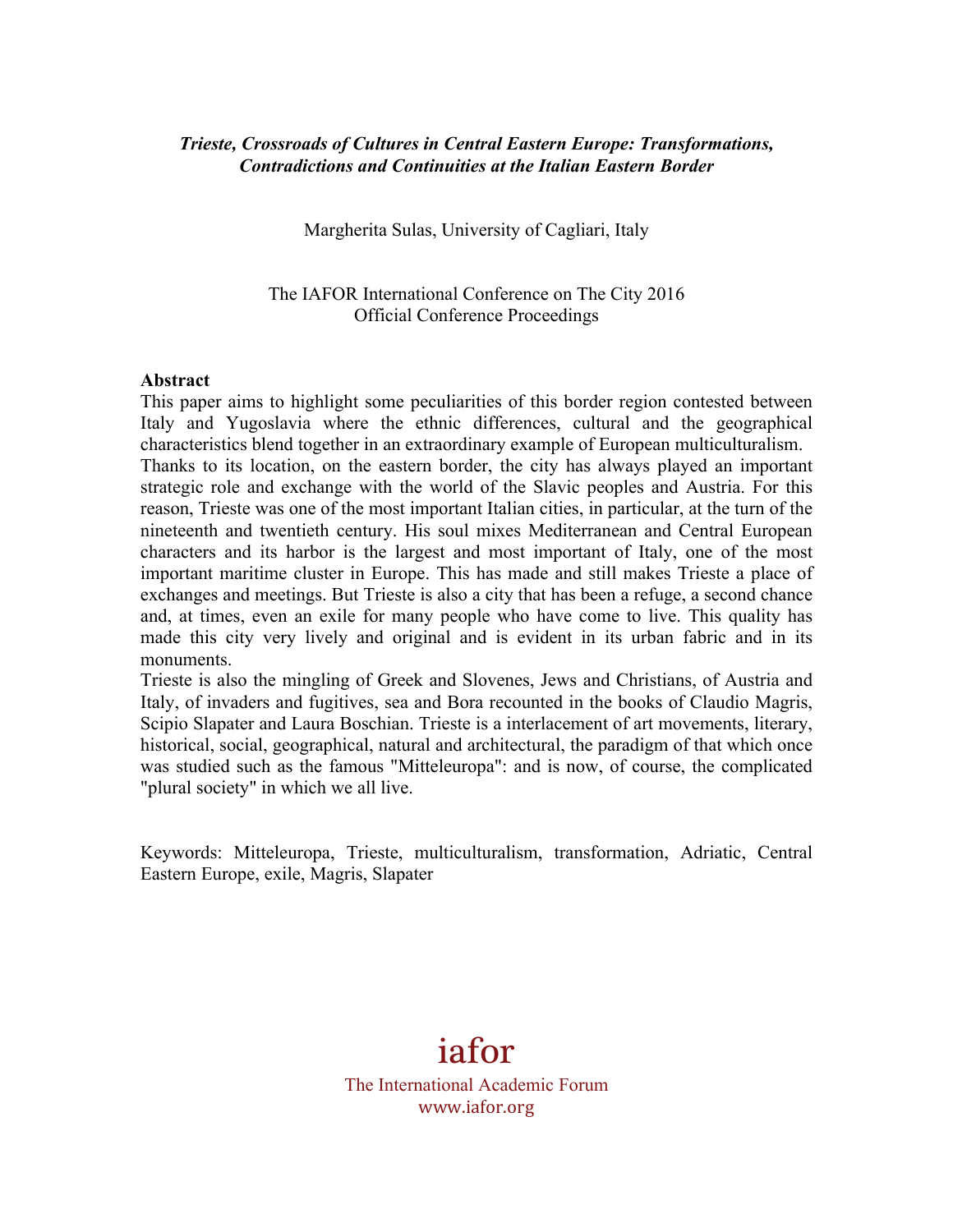### **Trieste: one-thousand faces of a single city**

From the 18th Century onward the important port city of Trieste and its hinterland has formed a peculiar and complex geopolitical, economic, and social reality. With the passage of time an extraordinary example of multiethnic coexistence emerged that, however, in the 20th Century also saw strong conflicts.

Trieste is the location where the Adriatic Sea meets Mount Carso. Differently from nearby Venice, Trieste is known for its amalgam of ethnic groups and cultures. Italians, Germans, Slavs, and also influential Greek, Armenian, and Jewish communities have all coexisted. At the same time, however, these groups have maintained their own identity with recurring temptations of isolation and reciprocal mistrust.

As the city's monuments testify, Trieste has played the role of conquered city, a place of refuge and exile, and site of rebirth. The Roman amphitheater, the bas relief of the altar of San Giusto, the neighborhood of Teresiano, the Grand Canal built by the Austrians, and lastly, the Jewish ghetto with its buildings on Via del Monte are witnesses to the intractable struggles in the city.

The heterogeneity and multiplicity of the elements that make up the city have created a model for the complexity of all of modern civilizations.

Trieste is also the Bora, the East-North-East wind that in the winter can surpass 100 kilometers per hour. It is a wind that changes the face of the city and the Triestines are accustomed to it. In the end Trieste is also identified by its port; this natural extension of the city is looked upon by the peoples of Eastern Central Europe, today in crisis but one time a flowering source of power and income for its residents. The port has occupied and continues to occupy a central role in the economic history of the city, strongly influence the life of its inhabitants.

# **The City and its Port**

Throughout the 18th Century, the Austrian Empire developed a growing interest in Trieste as a secure maritime link to the various regions under its control. The two fundamental events were the 1717 declaration of Charles VI of the Habsburg dynasty on the freedom of navigation in the Adriatic and the Certification of a free port that Trieste and Fiume obtained in 1719.

Charles VI's concession was intended to increase the commercial traffic on Trieste and to economically develop Austrian possessions at the expense of then-decadent Venice. The Eastern Company was founded for the same reason to expand commerce with the Middle East with the concession of financial and commercial privileges.

The economic takeoff of the port was not immediate. The most important changes arrived beginning in 1740, under the reign of Maria Teresa and continued under her son Joseph II. With the promulgation of the Edict of Tolerance of 1781, non-Catholic minority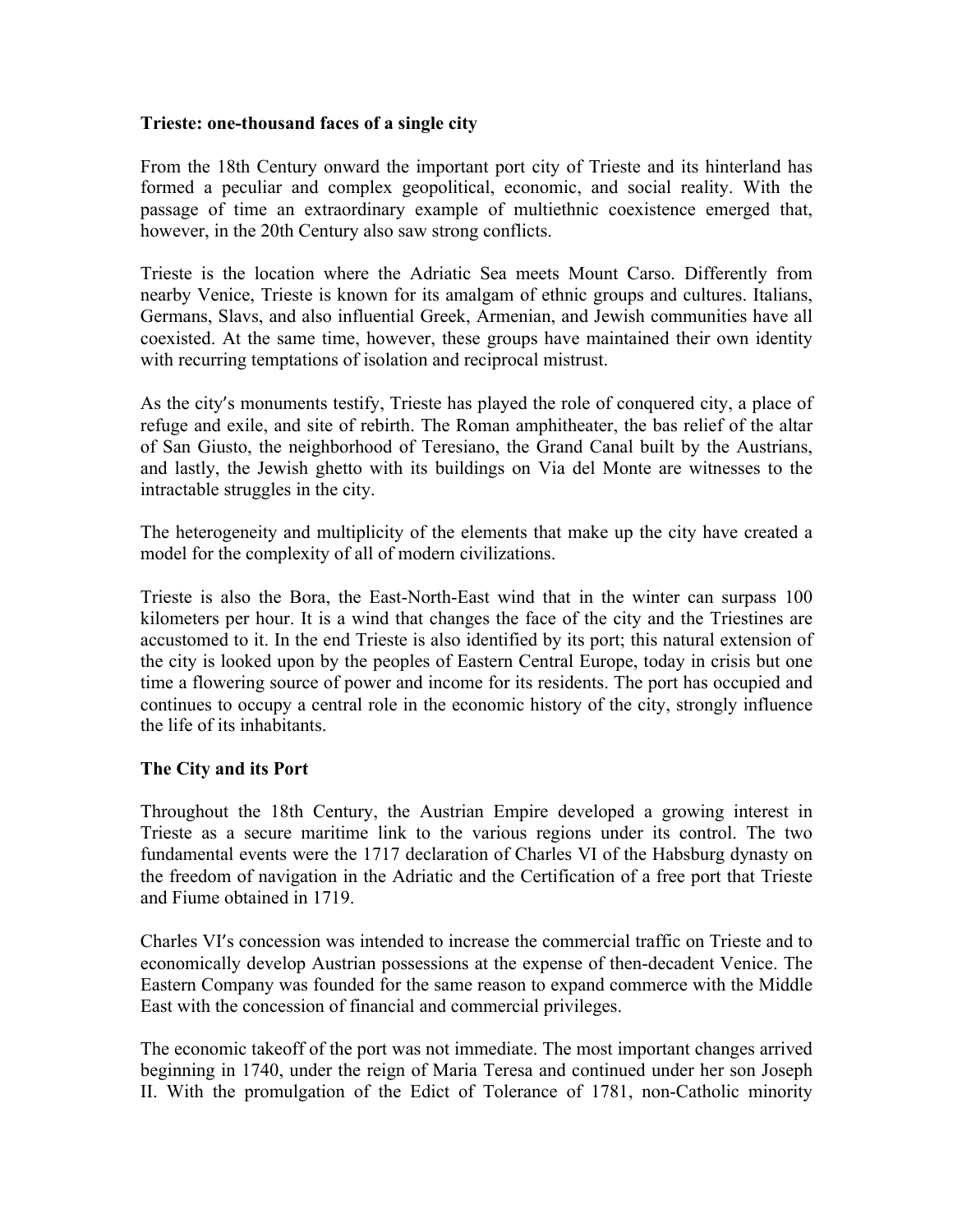immigration to the Adriatic port was encouraged with would eventually constitute in the following century the multiethnic bourgeoisie of Trieste, the economic motor of the city until the second half of the 19th Century.

The commercial hub of Trieste in the first half of the 19th Century attracted groups of Protestant, Jewish, Greek, and Armenian bankers and merchants who believed in the economic potential of the free port and created dense networks of commercial relations. IN this period the German component played a central role in administrative positions, and among the artisans and employees. This situation changed due the block of commercial traffic during the First World War which caused the city to be abandoned by the German component.

The free port attracted also Slovenian communities and many merchants joined the privileged Imperial Eastern Company as minor shareholders. The Slovenian merchants that reached Trieste at a young age are those who managed to fully integrate themselves in the society of the city, contracting advantageous matrimonies as full members of the Triestine bourgeoisie.

Following the French Revolution, the Treaty of Campoformio made Trieste the main transit point of the commerce of the whole Mitteleuropa which created great wealth a subsequent population increase in the city. The three following French occupations and the naval blockade against England caused a grave economic crisis for the port and the city population was reduced by 35%.

# **The Port of Trieste in the 19th Century**

The Restoration and the renewal of the certification of free port ended the economic crisis and gave birth to a rapid revival of the port's activities: the maritime commerce opened to traffic with the Middle East, the Indies, and Mediterranean countries. The Austro-Hungarian Empire with the three ports of Fiume, Venice, and Trieste thus controlled a vast area of commercial importance. In only three years, from 1812 to 1815 the population of Trieste doubled. The number of workers grew continuously due to the consolidation of the harbors and the creation of new structures in the port, which introduced steam power in 1819.

The English who arrived in Trieste during the war against Napoleon played a key role in this transformation. The English exploited as much as possible the possibilities offered by the free port and the vast commerce origination in the European colonies and wisely invested in the financial services of commerce. Therefore, from 1830 onward insurance activity had a notable development and quickly became the driving force of the Triestine economy. Le Generali, Il Lloyd Adriatico, la Riunione Adriatica di Sicurtà, created an unbreakable axis between commerce, banks, and insurance which brought major investments and great profits to the Adriatic city. The diffusion of railroads characterized the economic development in the second half of the 19th Century with the completion of the Südbahn line.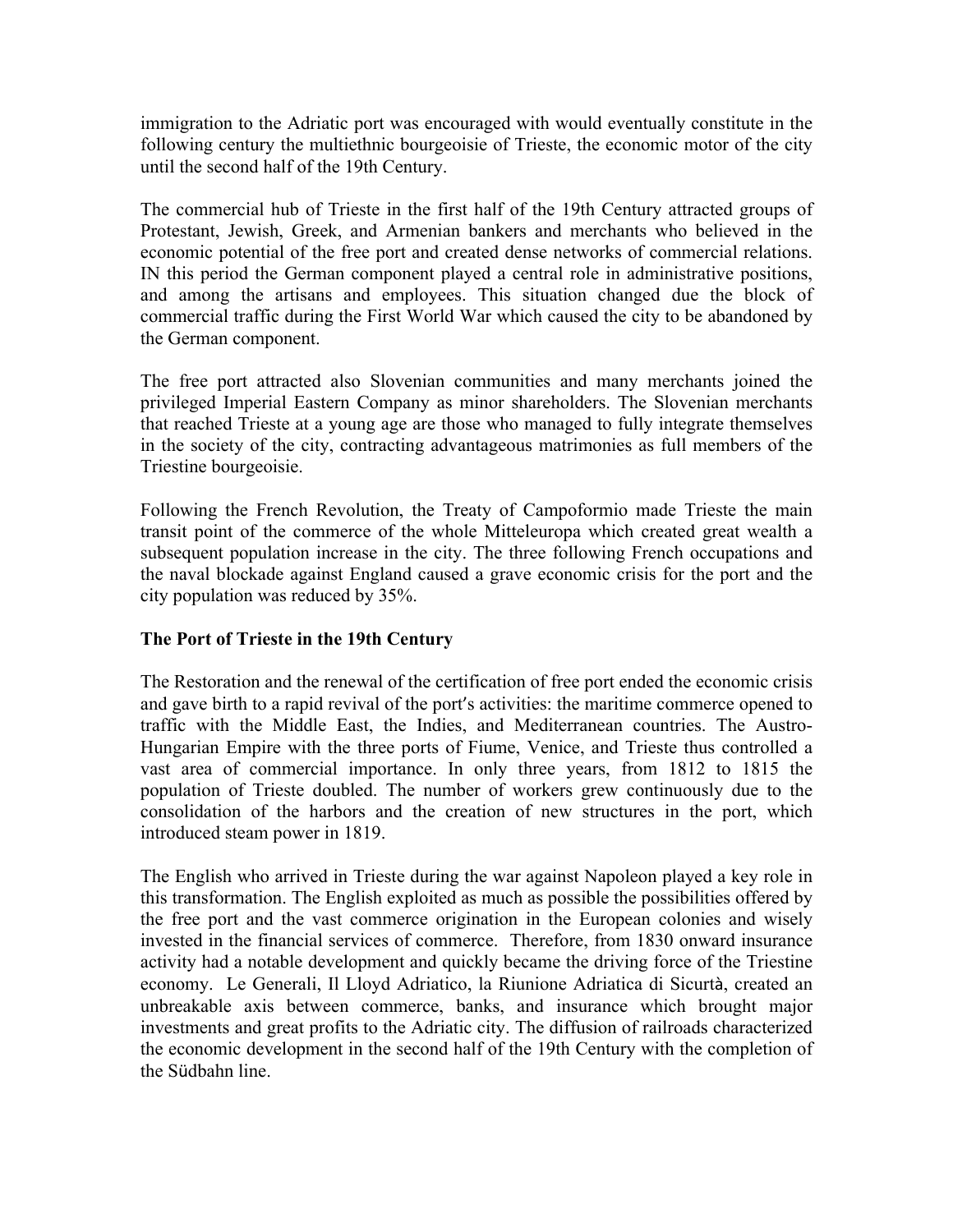However, the first signs of crisis appeared due to the incapacity of the Habsburgs to understand the great changes that were happening in the Western economy which required strong investments by the sovereigns in the port of Trieste. It was the cosmopolitan capitalist bourgeoisie which initially headed the effort to reverse the incipient crisis.

The competitive bid for the construction of a new port of Trieste was published in 1863. The winner of the competition, the engineer Talabot was announced two years later. Talabot proposed the burial of the old docks aside the railroad line and the construction of three harbors (width 40m and length 50m) protected by a breakwater dike of over 1000 meters. The work was finished 18 years later quickly became obsolete. In 1887 a new project began to increase the docks and harbors.

The communications via land were also strengthened with the construction of other railroad lines which increased traffic between Trieste and its hinterland. The Pontebbana which followed the Northwesterly direction (Trieste-Udine-Pontebba-Tarvisio-Villaco-Salisburgo-Monaco was inaugurated in 1789. In 1906 the Transalpine (Tauri) was inaugurated connecting from South to North, Trieste-Gorizia-Piedicolle Jesenice-Villaco, which linked the area with Linz-Prague, but was poorly adapted to the travel of goods due to the steep cliffs.

The Lloyd Company played a fundamental role in the industrial development of the city. In December of 1837 the company had for repair facility in a building situated near the old leper hospital. After the expansion of the workshop in 1839, the company possessed new machinery and became the embryo of the first Lloyd arsenal. In May of 1853 it was decided to create a large naval yard in Trieste for the maintenance and periodic reparations of Lloyd's ships which would eventually employ 3000 workers.

1n 1867 with the Ausgleich the empire of the Hapsburgs became the Austro-Hungarian Empire and in 1872 the Austrian Lloyd was renamed Österreichisch - Ungarischer Lloyd or Austro-Hungarian Lloyd. Two years later Lloyd became a shareholder of the Suez Company: the opening of the canal permitted new commercial routes from the Adriatic to East Africa and above all to Asia which led to the rapid expansion to the port of Trieste. The number of steamships doubled between 1850 and 1870. However, the true change occurred between 1870 and 1914 when the total capacity increased from 68,000 to 268,000 tons, while the total strength of the fleet that in 1850 was at 4510 steamships, in 1913 arrived at 190,558. The Lloyd obtained hegemony in the ports of the Mediterranean and in the port of Trieste passed not only the products of the Mediterranean countries but also those from Asia which had previously only arrived in the ports of the Atlantic Coast.

The end of the free port in 1891 brought a halt to the expansion of economy of Trieste: the merchants lost the advantage of being able to use their own warehouses in the city which were no longer duty free, while the city population suffered due to an increase in prices caused by direct taxation on goods, without obtaining an increase in salary compensation. The first signs of the crisis were noted in the 1860s when the port of Trieste lost the Italian markets following the proclamation of the Kingdom of Italy. The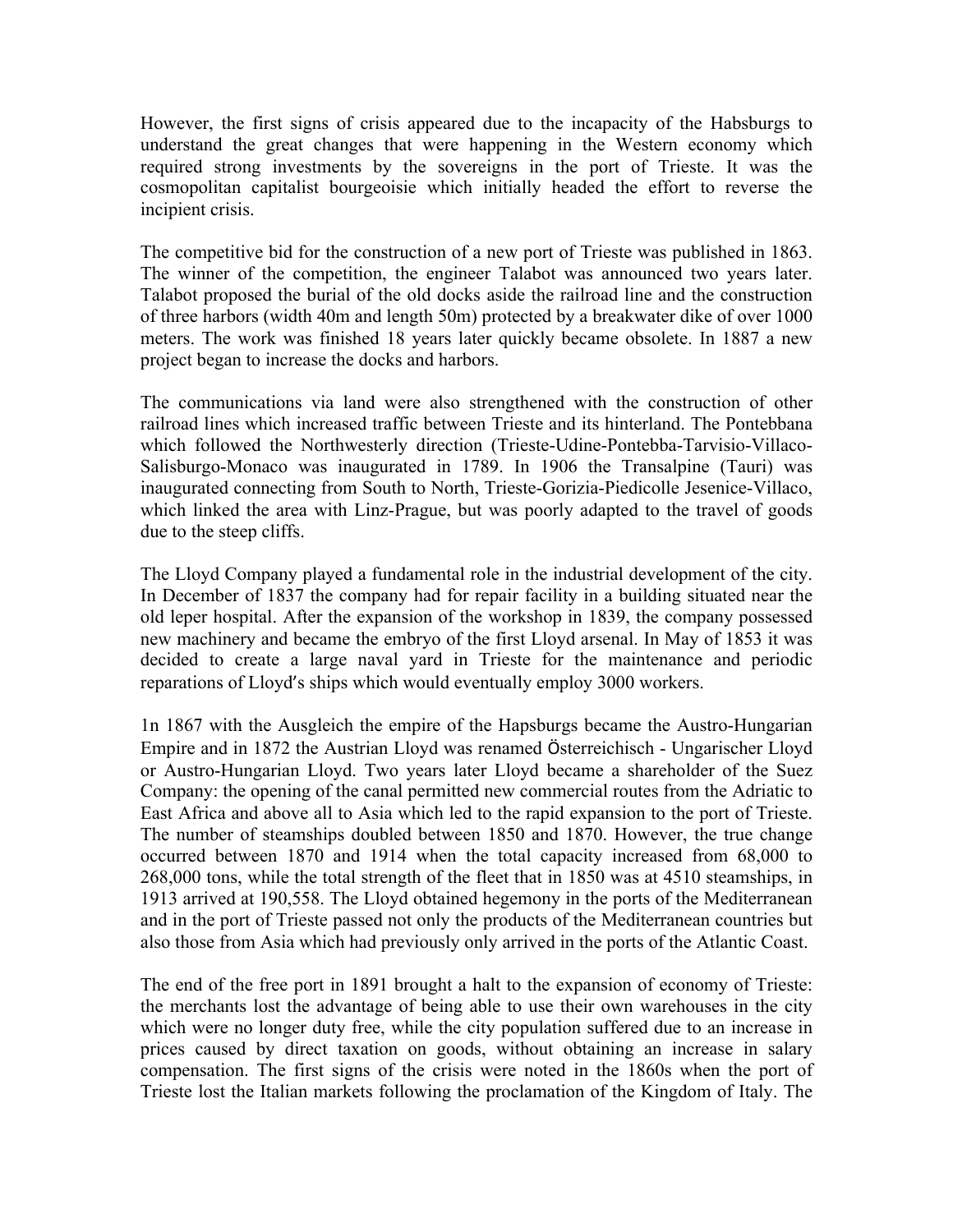commercial activity expanded again when the sailing ships were replaced by steamships. The Eastern route of traffic became more important and the merchandise from India such as raw cotton, jute, rice, seed oils, and coffee were privileged despite the lack of treatment of these products.

The development of new means of communication at the beginning of the Twentieth Century contributed to Trieste's loss of status as an emporium to be transformed into a transit point. As a result of industrial development, the city population had surpassed 175,000 around 1900 before arriving at 250,000 on the eve of the First World War. In the same years the port of Trieste saw the development of other family managed companies such as the Cosulich, Tripcovich, Premuda and Gerolimich all originating in Dalmatia.

During the 1890s the Cosulich had sufficient resources to acquire 7 steamships and 4 sailing ships in the span of a few years. At the beginning of the Twentieth Century the Triestine branch of the family inaugurated the first commercial line between the Atlantic and North America distinguishing itself in the transportation of emigrants to the Americas.

# **The First World War and the Beginning of Decline**

Notwithstanding the rapid development of world maritime commerce which preceded the First World War, the port of Trieste headed toward a phase of economic decline from which it would not reemerge. The years immediately preceding the First World War are characterized by a strong development in world maritime commerce. The Julian port recorded a decline and remained between the world average in commerce despite numerous interventions such as the construction of new buildings, the installation of new mechanical tools in the existing structures and the enlargement of the port.

A two-fold change occurred in the social structure of the city with the transformation from emporium to transitory traffic: many old families concentrated specifically on financial and insurance activities, while at the same time a new group of courageous transporters established themselves, these shipping agents were the children of the most important families of captains and ship-owners.

Trieste suffered greatly during the Great War due to its vicinity to the front. With Italy's victory the majority of the non-Italian citizens abandoned the city for Austria or the newly formed Yugoslavia. New immigrants reach the city, particularly from Southern Italy. The impoverishment of the territories of the defect Hapsburg Empire had harsh repercussions on the port of Trieste: in fact the Italian businesses did not manage to provide for the vacuum created by the reduction of the flowering markets of Mitteleuropa. On the contrary, the insurance companies remained in a state of economic wellbeing, so much that in these years their capital is worth one third of that of the entire Kingdom of Italy.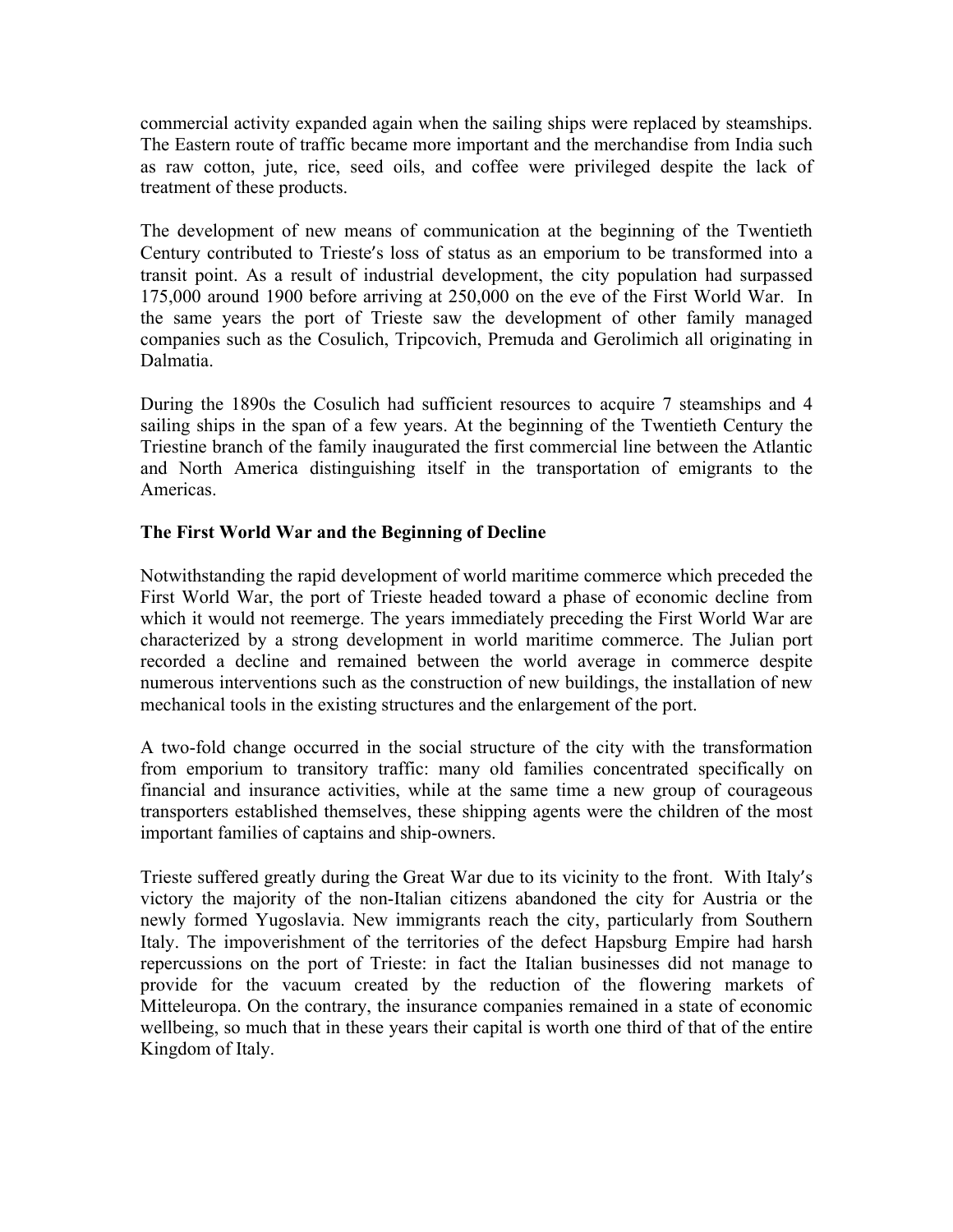With the annexation to Italy, Trieste found itself as a border city, without its own hinterland and under a military governorship led by the general Carlo Petitti of Roreto who was overwhelmed by the changes that the city faced.

The strikes in the naval yard increased following the October Revolution in Russia whereas the suffering of the just concluded war reinforced the international Austro-Marxist pacifist tradition. In 1919 the Socialist parties of Trieste and the nearby Slovene population were fused together. Capitalism had a two-faced enemy: red and Slavic. The response was the cohesion of nationalist interests and those of military authorities which were reinforced by the reentry of war veterans. This explosive situation helped open the doors to the birth of fascism which found fertile ground in Trieste to rapidly assert itself, in particular after the euphoria created in the city population after the occupation of Fiume in 1919 by the poet Gabriele D'Annunzio.

In the peninsula many had seen in the conquest of Trieste, a privileged access to the city's historic markets. Commercial penetration of the Balkans was theorized both in the Danube and Eastern regions to continue the tradition of Lloyd's century-old intelligent and patient work as well as that of the family enterprises, in the insurance, financial, and mercantile sectors. The networks of these companies had reached all of the Near and Far East and the Americas and represented vehicles of economic, commercial and financial influence of exception value.

## **Trieste between the two Wars.**

The modernization of the port infrastructure in the years following the conclusion of World War I were focused on the area of the transportation of wood from Servola which was declared a free port. In 1922 the free port model from the pre-war period was reconfirmed and two years later work began to remodel of the harbors V and VI which had been damaged during the war. A new regulatory plan for the area of Zaule was created which led to successive industrial development.

Given the necessity of general organization of the port of Trieste in 1926 the General Warehouses were privatized with various shareholders and became the Autonomous Port Authority. The warehouse workers lost the privileges of public employment when they were hired by the Port Authority from January 1, 1927 onward according to the norms that regulated private employment. In this period the Port Authority boasted 500 office employees, 700 factory workers with a contract, 600 temporary workers, and 110 supervisors belonging to the Commissary of Public Security. The entire workforce was insured by the labor laws due to the association of the Port Authority with the labor union Giuliano of workplace incidents.

In 1929 an agreement was signed in Monaco (or Munich?) that ended the tariff war with Germany for the acquisition of the markets of the former Mitteleuropa. The agreement stipulated Prague would be the geographical marker; to the north of the city Hamburg would have had lower tariffs, whereas to the south Trieste would have lower tariffs. The hoped for improvements did not manifest due to the world economic crisis of 1929. The port activity would later be focused on industry, in particular the transportation of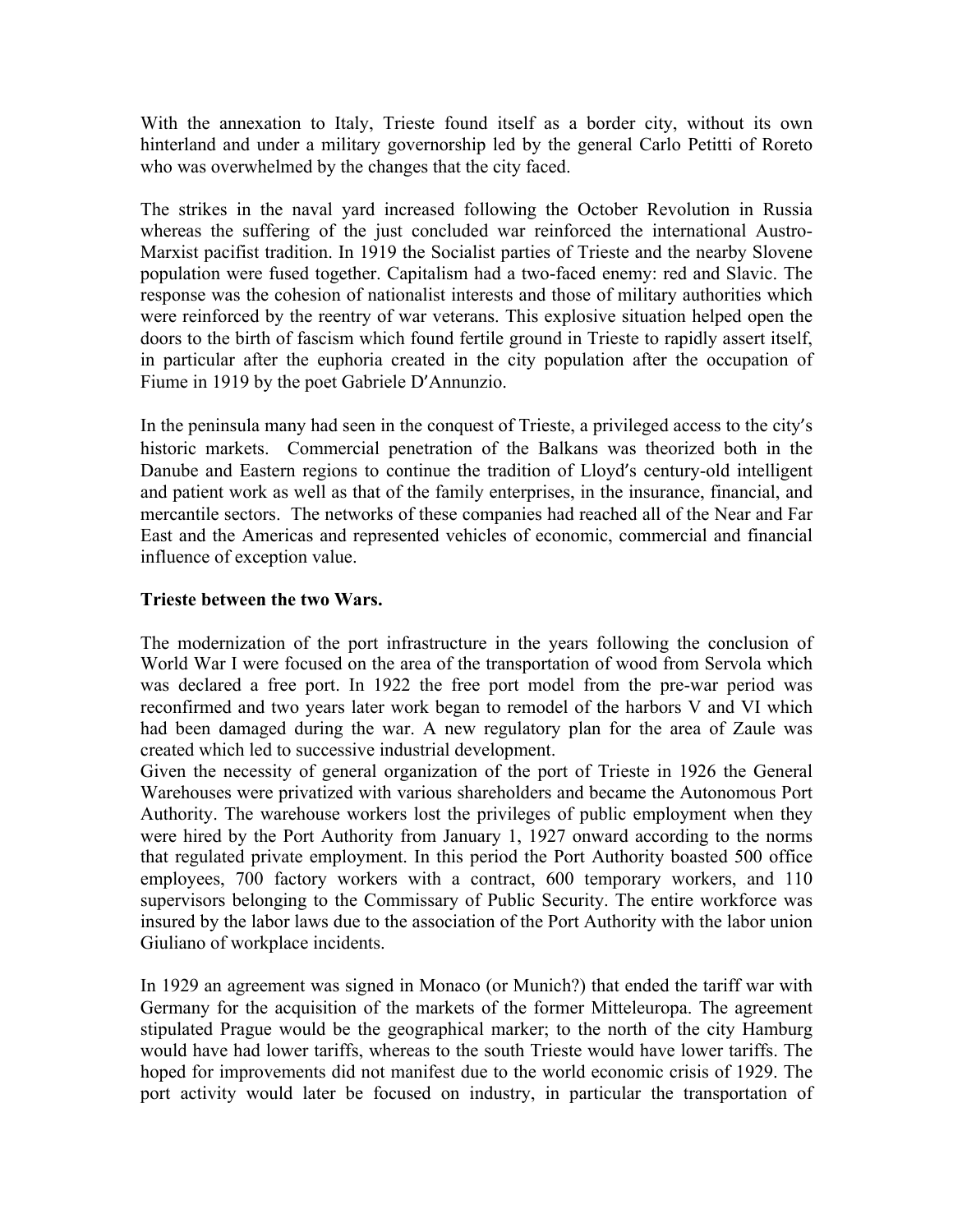primary resources which could not be found on Italian territory: the port activity was limited however to merchandise of great volume but low value.

The local economic elite attempted to continue their policy of monopoly and privilege that had made them successful in the past. The fusion of the port activity with navigation resulted in an overestimate of the price of ships commissioned at the naval yards. Through this strategy the public finances destined to the shipping industry were received as compensation for the loss of the traditional lines of commercial traffic after the war. These funds helped to balance the budgets for the port industries.

In this period the local industries, beginning with the iron industry benefitted from three kinds of finance: direct investments in the national navy mechanics, confirmed and led by Ciano which covered 42% of the production cost, the shipbuilding orders, managed by the Italian Marine Military and local aid.

The Anonymous Society of the Industrial Zone of the Port of Trieste which was founded in January 1929 in the attempt to incentivize industrial production would soon become a failure. The funds were used to balance the failing budgets of the local businesses without an adequate long-term organizational strategy. With the crisis of 1929 many businesses ended up in the hands of the State. The true change of direction began in 1933 when many enterprises were placed under control of IRI which from this point onward privileges the commerce in the Tyrrhenian Sea at the expense of the Adriatic. The situation slowly worsened in the following years: in 1936 the Lloyd and the Cosulich companies entered into serious financial difficulties.

In the case of the Lloyd, Benito Mussolini decided to intervene with the intention of making the company a leader in commerce with the ports beyond the Suez Canal. Although the Triestine companies played a central role in the reorganization strategy of the regime, the Cosulich and Free Triestine Navigation companies decided to transfer their headquarters to Genoa due to the excellent services offered there and the prestige of the trade routes of the city.

Trieste headed toward a phase which tied to public assistance; the State identified Trieste solely as a port of transit and occasionally took necessary measures to improve its function.

The political failure of the fascist expansion in the Balkans together with the rise of national socialism and the dynamism of the German economy marked the definitive crisis of the Triestine local elite. (From 1930 onward Germany controlled almost the entirety of European commerce in the Danube basin.)

In the end Trieste lost its cosmopolitan connotation and its multicultural identity with the emanation of the racial laws of 1938: the Italian government dramatically lost control of the situation and the port which had once been full of people and goods, was occupied by warships.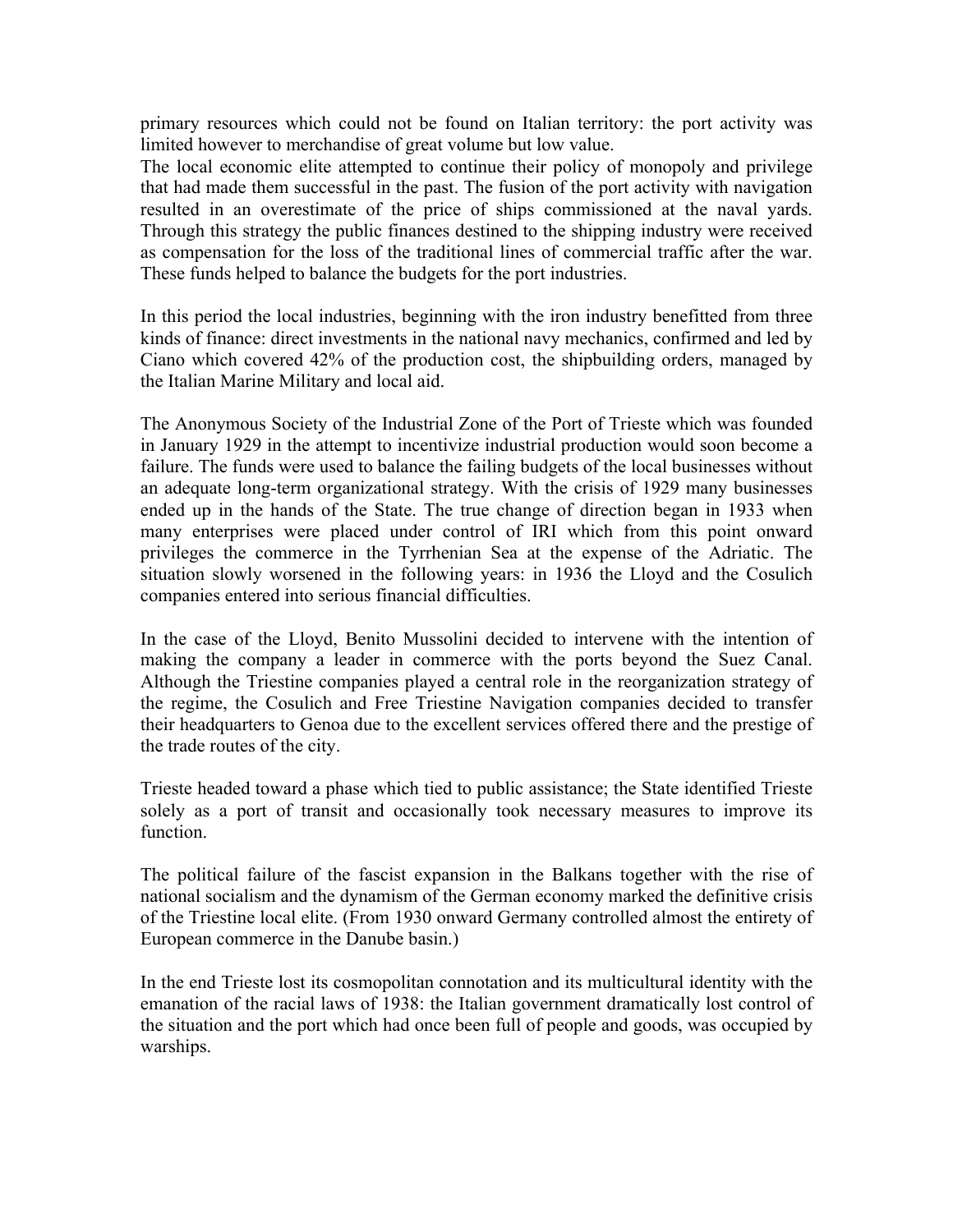## **The Contested City**

Following the Italian armistice of 1943, on September 9 the Germans occupied Trieste and constituted the OZAK. (Operations Zone Adriatisches Küstenland) or Operations Zone of the Adriatic Shore, and the entire area was directly administered by Nazi authorities.

At the end of the Second World War in May 1945, Trieste was occupied for 40 terrible days by Marshal Tito's Yugoslav soldiers. In the following month the city passed under the control of the Allied Military Government, which controlled the city until 1954. The Belgrade agreement reached in June 1945 foresaw the division of Trieste from Istria. The Zone A included the Adriatic port, Gorizia and the strip of territory extended north to the Valley of the Isonzo, Pola and a small enclave all of which was administered by the Allies. The Zone B, or rather all of the rest of the region was instead administered by the Yugoslavs. In July 1946 the Free Territory of Trieste was created which extended along the coast between the rivers Timavo and Quieto. The Free Territory became active on September 15, 1947 after with the signing of Paris Peace Treaty on February 10.

Throughout the Cold War, Trieste became one of the principal Western barriers against Soviet expansion. In 1952, due to the agreement in London in the month of May, Italy was able to insert its own functionaries in the civil administration of the city and with the two party declaration of October 1953 the Anglo-Americans announced their intention to transfer administration of Zone A of the Free Territory of Trieste to the Italian government. In London on October 5, 1954 the Memorandum of Understanding was signed and on November 4 Italy reassumed direction administration of Zone A.

After the celebrations for the return of Trieste to Italy the sober reality of massive material damage caused by the war remained: the railroad lies and infrastructure had been destroyed by bombardments. The port was not spared and was not able to become competitive with the other Mediterranean ports, especially those in the Tyrrhenian Sea. Trieste had been surpassed in its port structures and was poorly suited to commerce with Europe and the East. Emigration from the area of Trieste was the sad reaction to the crisis: in four years, from 1954 to 1958 around 16,000 people left Trieste for Australia or other destinations due to widespread unemployment.

This disastrous situation was worsened by the effects of the Suez Canal crisis which in 1956 had a negative impact on the commerce of the Northern Adriatic region. The second crisis which blocked the transit in the canal from 1967 to 1975 had terrible consequences. The Italian government during the years of the interdiction did not notice the need to begin an adequate modernization process. On the contrary, in world shipping the use of containers became ubiquitous in part due to the wells present between the Red Sea and Persian Gulf which, in turn, led to the construction of supertankers.

The criticism of the central government was not heeded and the energy crisis of the mid 1970s aggravated the situation, planting the seeds for the largest and most difficult crisis that would invest all of the Italian ports in the 1980s.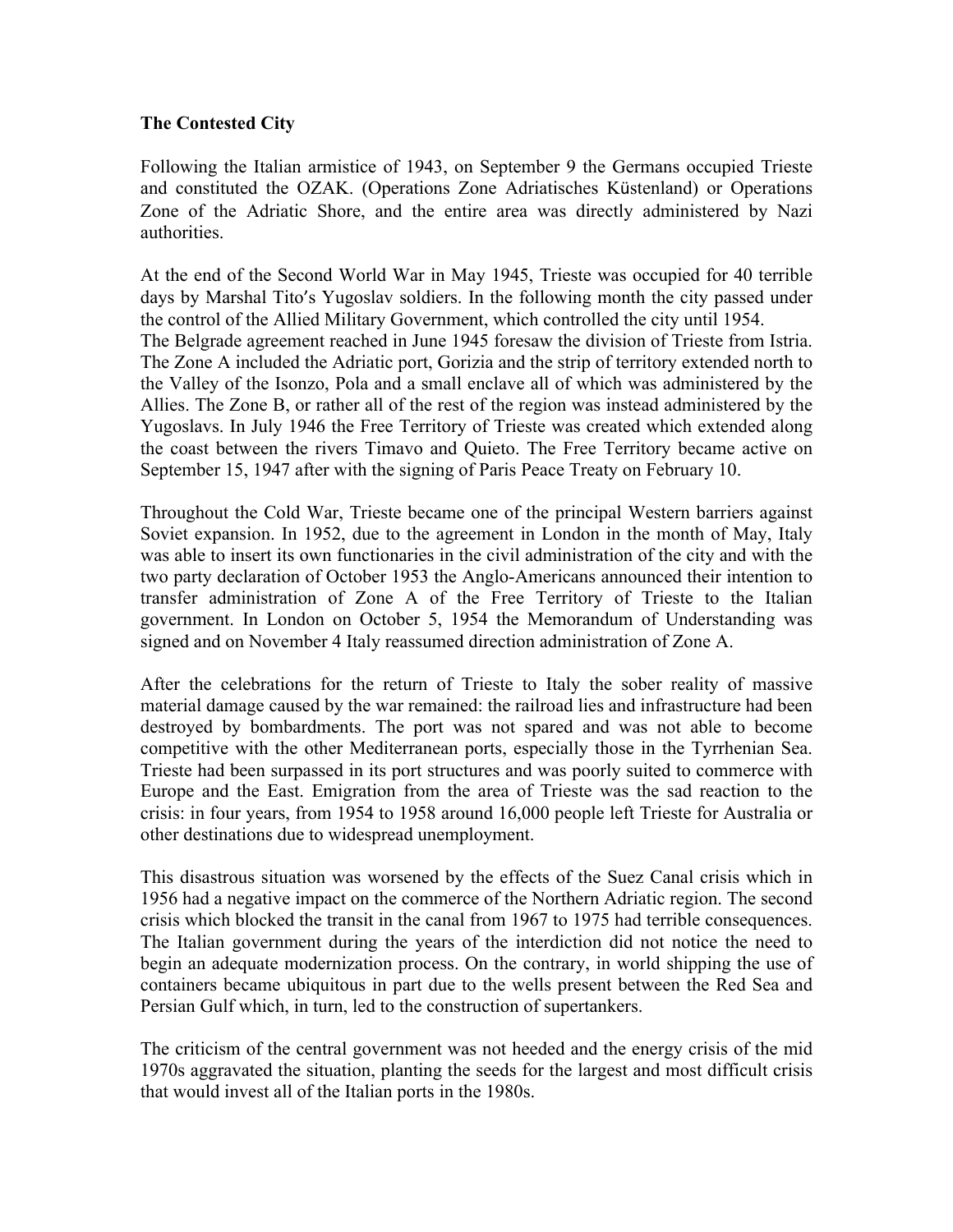## **The Last Border: Osimo, 1975**

In the period of European Cold War detente beginning in August 1975, the Osimo agreement was signed on December 10, 1975. The agreement stemmed from the last act of the Helsinki accord stipulated by the Security Conference for Cooperation in Europe (CSCE). The definitive cession of Zone B of the former Free Territory of Trieste, from Northwest Istria to Yugoslavia, recognizing the borders that had been determined at the end of the Second World War.

The Treaty of Osimo, which signified the desire for detente in relations with Western and Eastern Europe caused a political crisis among the Triestines due to a rebirth of past conflicts. In 1975, the exiles from the peninsula felt betrayed by a State whose diplomatic body had once again appeared unprepared and too conciliatory. At the same time the rancor of the refugees of Zone B grew because the Italian political class had led them to believe that Zone B would have returned to Italy.

Feeling betrayed by the national political of the Christian Democrat party, which had had a notable success in Trieste from 1946 onward, but had not met expectations, a large number of Triestines of strong Italian identity demonstrated their discontent and resentment with a new political movement: The List for Trieste.

In the elections of June 25, 1978 the List for Trieste became the most important local political formation. From that point it has always been present, directly or indirectly, on the Triestine political scene. In this sense it is important to remember that agreements with other formations which contributed to the election of candidates of the List for Trieste to both the National and European Parliaments.

### **Conclusions**

As written in the beginning, it was the empress Maria Teresa who began the development of Trieste due to her belief that the economic and social fate of the city was tied to its port.

Her action proved decisive in the transformation into one State of the vast and complex realities of the countries and territories on the Hapsburg's domain. It was her project to transform Trieste into the Southern outlet for these regions which turned the city into the commercial emporium of the State.

Until 1750 the economic dynamics of the small Adriatic city were based on the agriculture of the lowlands and hills immediately surrounding the urban center. The maritime traffic was short range and the merchants, who had integrated themselves into the established elite according to the Venetian model, had invested their money in the acquisition of land.

The institution of the free port was the pretext for a rapid and modern social dynamism. The impulse in this sense came from the state authorities and not from the local elite which saw the development as a threat to their traditional privileges.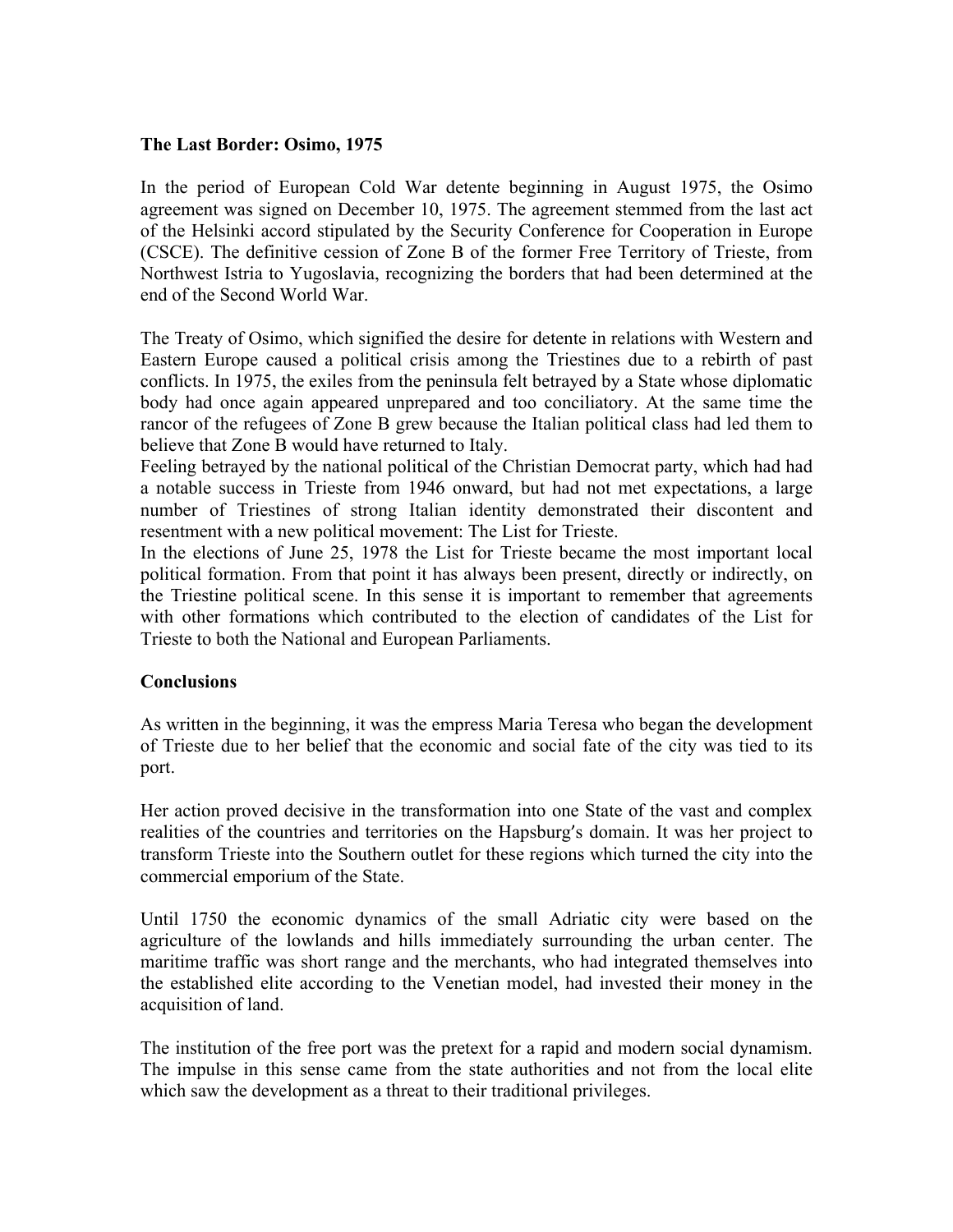Trieste's role as a central hub of Austrian commerce that was acquired under the Hapsburg's was not the natural evolution of the history of the Adriatic port as much as the result of a revision of its history. The inadequacy, backwardness, and weakness of the local forces rendered the external relationships decisive in the process of the ethnic, demographic, political, and administrative transformation of the city.

Next to the old city of Trieste, the agricultural hinterland began to prosper after the consolidation of the Austrian Empire under Maria Teresa. Two worlds faced each other in a small geographical area: one destined to dissolve in the attempt to defend its own privileges and traditions and one able to interpret new demands which would become the protagonist of the modernization of the city's lifeblood. The city was on one hand compactly Italian with its historical noble and merchant elites in decadence and other hand, in its hinterland, heterogeneous and lively, where settlers from the Near East, Jews, Greeks, Germans, and Illyrians converged. An anchored aristocratic economic mentality based on finance met with a bourgeois mentality of commercial expansion and greater profits. The modern Trieste with all of its complexity, characterized by its dynamism and the vivacity of foreigners in search of fortune, was born from this meeting and the subsequent fusion of the two worlds

Far from representing a point of rupture, the meeting of this heterogeneous and multiform world became an element of continuity with respect to the cultural and linguistic roots of the old Latin and Italian commune which remained the fundamental and distinctive trait of the city despite the constant common patrimony of all of its components.

The Serbian and Greek communities, characterized by their closed religious and cultural identities, remained tied to their traditions even though they were fully immersed in the city's fabric through their various activities.

The profound ethic and demographic change that accompanied the rise of Triestine traffic transformed into an element of conservation and diffusion of Italian identity, understood in linguistic and cultural dimension. Therefore, this multinational reality was not only a phenomenon tied to the merchant's vocation, but also a consequence of the influence of geography and history.

The nature of the German presence in Trieste was peculiar. The Germans, for the most part, in various historical periods inserted themselves into the Triestine society, and were integrated into the surrounding area thus losing their German identity. In time, this phenomenon acquired the sense of a choice of values and lifestyle, an adherence to a civilization considered more suited to the times. A unifying force was played by the Italian language in this process of integration of new components: Italian was used both in the Julian hinterland and the Mediterranean and Adriatic ports from where the majority of the immigrants came. Ranking before Italian language was the Triestine dialect which was the key for full insertion in the ranks of citizenry.

The Jewish community of Trieste, which had neither a common language nor place of origin to unify it had its own particular place in the city. It was composed of Sephardic and Ashkenazim, Austrian citizens from the heart and periphery of the empire, by Italians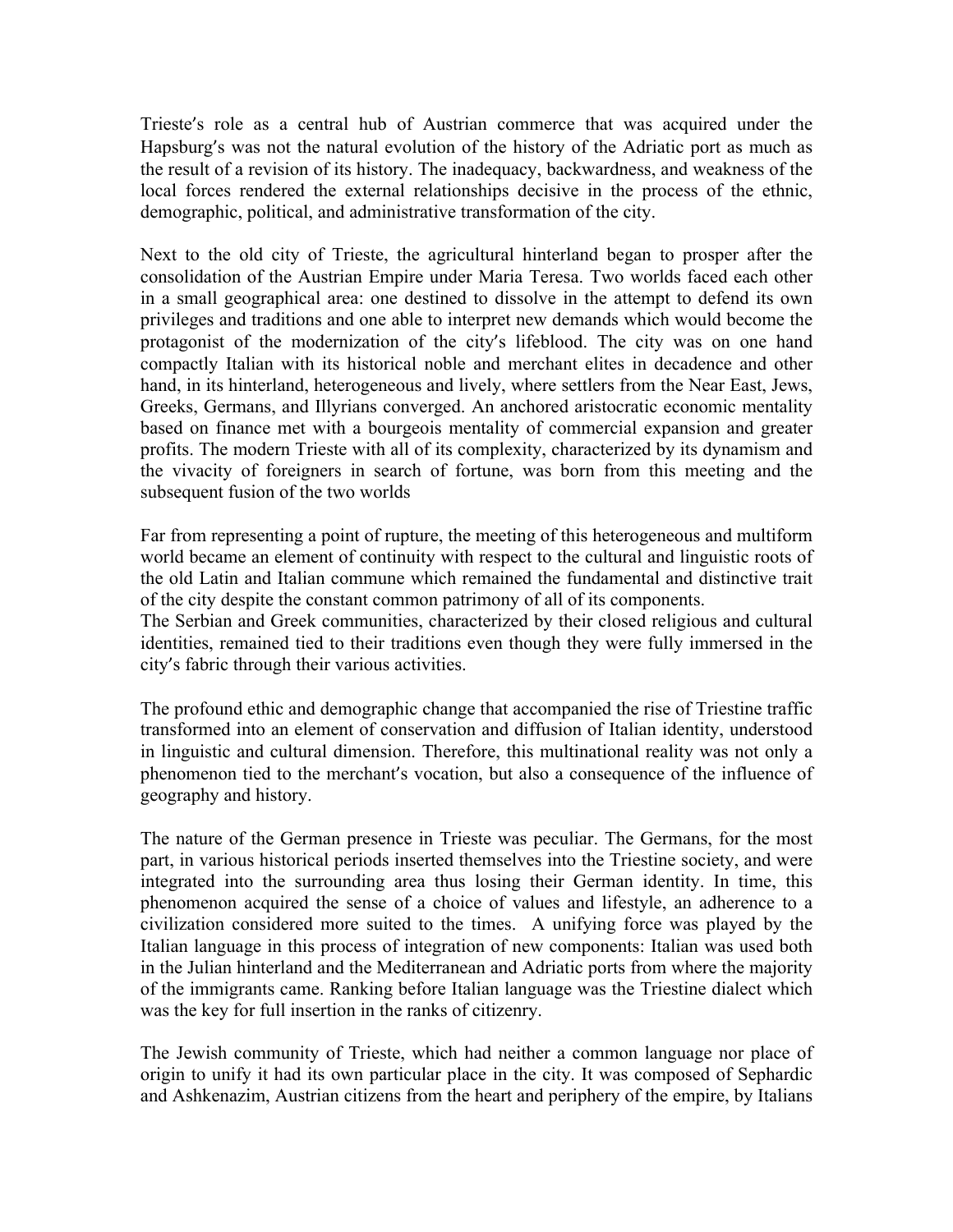from the Northern Central part of the Peninsula, and above all by foreigners attracted to Trieste by the commercial and financial development of the city and by the reality of a young society without a hierarchy or barriers. In a city that had lost its old ruling class and was creating a new one, the Jews played an essential role in the formation of a modern Triestine bourgeoisie and contributed to give it its unmistakable cosmopolitan imprint.

The coexistence of different elements in Trieste emerges in the poetry of Umberto Saba. It is the ideal scenario of ambiguity and fraudulent senility and the identification of life and bourgeoisie that we find in the literature of Italo Svevo, which belongs to the great analytic scientific tradition of the Mitteleuropean narrative. Svevo saw a dead end in the city's bourgeoisie, the ned of the Jewish-Triestine governing class that became the symbol of the dominant class of the old Europe.

Scipio Slapater worked to create a new culture and life in the attempt to transform a sunset in an aurora, with the desire to renovate its own universality heredity opening itself to dialog with other cultures. Slapater understood that the future of Trieste consisted in the equal dialog between Italians and Slovenes.

Trieste is the synthesis of German culture, Hebrew tradition and spiritual Italian identity that we find in the lyrics of Carlo Elia, but also in the exasperation of the antislav nationalism of Ruggero Timeus Fauro who is convinced of the ineluctable nature of a national conflict. This atmosphere of hope and strong determinations was interrupted by the assassination of the Archduke Franz Ferdinand and his wife in Sarajevo: the prologue of the tragedy that covered Europe in blood. The war brought the irredentist sentiment toward immediate and concrete political action with the definitive collapse of the hopedfor synthesis between Trieste and its hinterland. For Trieste the end of the war represented a radical and irreversible transformation of its historic role. The rupture of the political ties with the Danubian Balkan hinterland which had rendered Trieste prosperous, giving it the dimension of a European city, marked the shattering of the traditional political structures of Mitteleuropa. Fascism would do the rest turning the city into a difficult frontier outpost. Today Trieste's international role of the past is a distant memory rendering the city of today a mirror of the general condition of our civilization1.

 

<sup>&</sup>lt;sup>1</sup> This research was followed patiently by Prof. Carlo Felice Casula, Roma Tre University.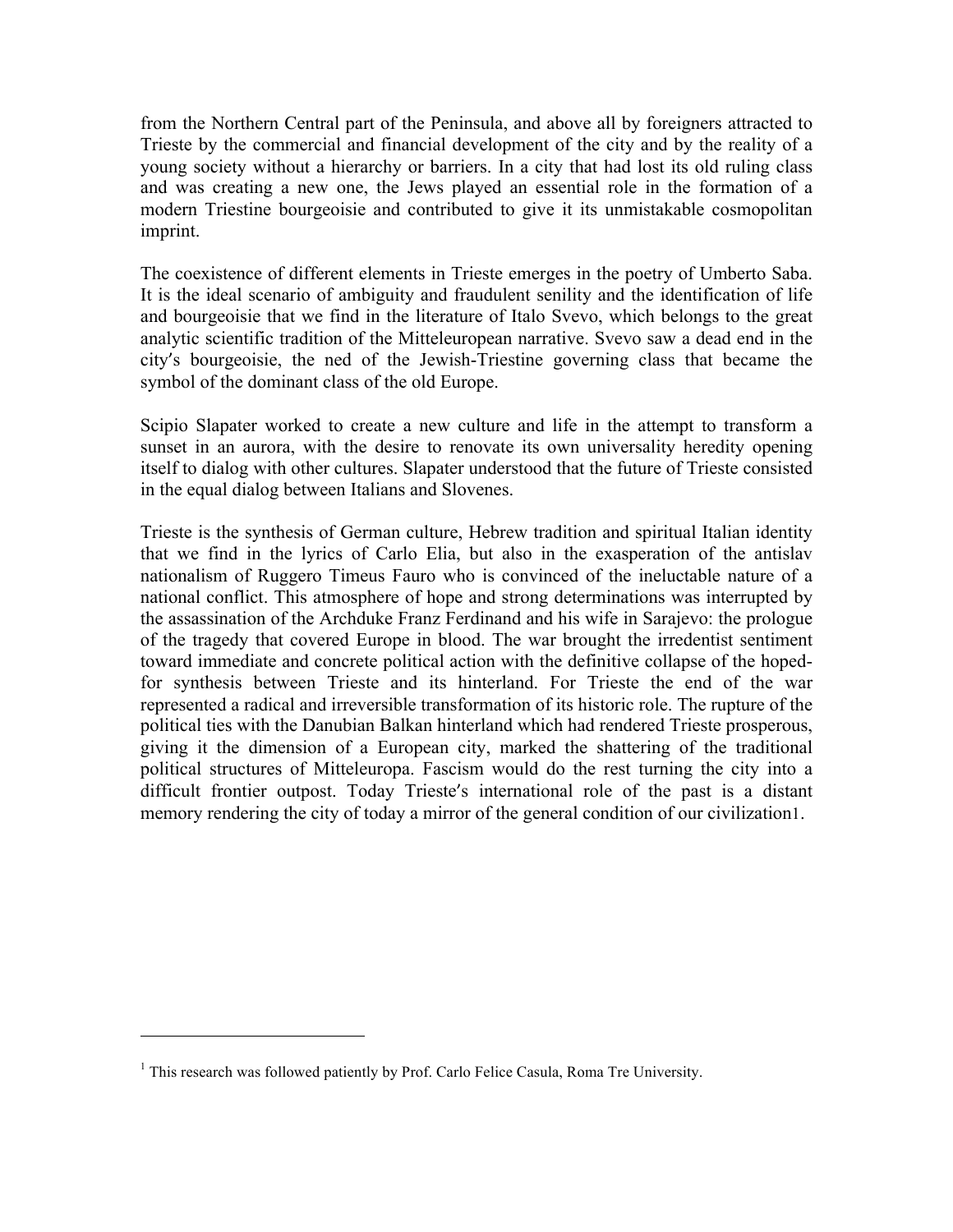#### **References**

AA.VV.(1982) Il Nuovo Giorno. La Comunità greco-orientale di Trieste, Udine.

Anderson B. (1998) La comunità immaginata, Roma: Manifestolibri, pp. 24-25.

Agapito G. (1824), Compiuta e distesa descrizione della fedelissima città e portofranco di Trieste, Vienna, pp. 66-98 (rist. 1972, Trieste)

Apih E.(1988) Trieste, Roma-Bari:Laterza, pp. 40-41.

Ara A., Magris C. (1982) Trieste. Un'identità di frontiera, Torino: Einaudi 1982.

Babudieri F. (1982) Industrie, commerci e navigazione a Trieste e nella regione Giulia dall'inizio del Settecento ai primi del Novecento, Giuffrè, Milano.

Baycroft T.(1998) Nationalism in Europe 1789 - 1945, Cambridge, p. 3.

Bevilacqua M. (1820), Descrizione della fedelissima imperiale regia città e portofranco di Trieste, Venezia, pp. 58-61.

Catalan T. (2000), La Comunità ebraica di Trieste (1781-1914). Politica, società e cultura, Trieste: Lint.

Cattaruzza, M. (1995) Trieste nell'800, le trasformazioni di una società civile, Udine, Del Bianco.

Cattaruzza M. (2003) Nazionalismi di frontiera, Soveria Mannelli: Rubbettino.

Cattaruzza M., Il primato dell'economia: l'egemonia politica del ceto mercantile (1814- 60), in: R. Finzi, C.Magris, G. Miccoli (2002) Il Friuli –Venezia Giulia, Einaudi, Torino, vol. I, p. 169

Cervani G., Buda L. (1973), La comunità israelitica di Trieste nel secolo XVIII, Udine: Del Bianco.

Cervani G. (1994), Gli scritti politici di Fabio Cusin nel "Corriere di Trieste". Gli anni dell'opposizione ragionata (1949-1951), Udine :Del Bianco.

Cova U. (1992) Commercio e navigazione a Trieste e nella Monarchia asburgica da Maria Teresa al 1915, Udine 1992, pp. 68-71.

Cusin F.(1952), Venti secoli di bora sul Carso e sul Golfo, Trieste :Edizioni Gabbiano.

Cusin F. (1937), Il confine orientale d'Italia nella politica europea del XIV e XV secolo, Trieste: Edizioni Lint,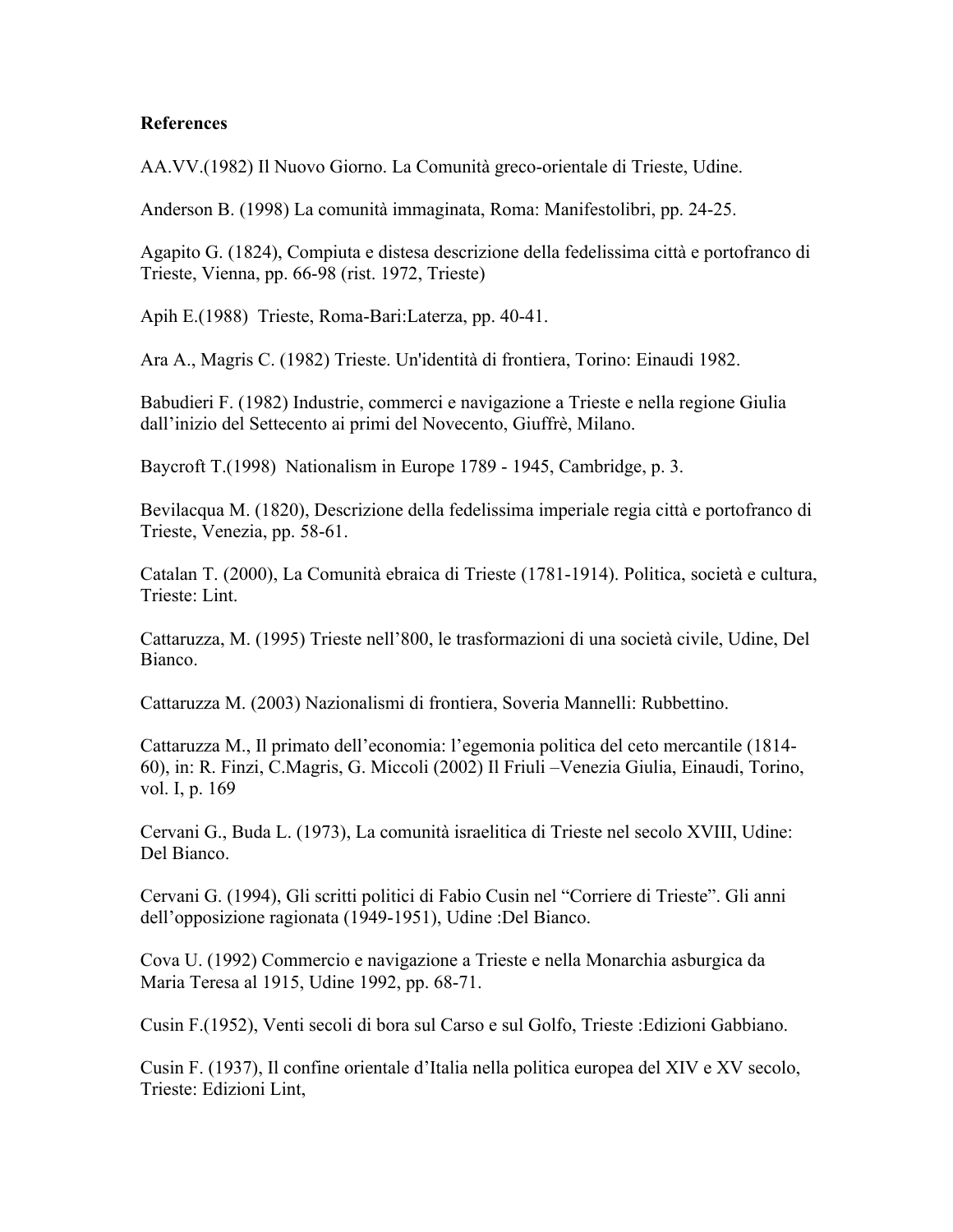Cusin F. (1948), Antistoria d'Italia, Milano:Einaudi.

Cusin F. (1983), Appunti alla storia di Trieste, Udine:Del Bianco.

Cusin F. (1945), L'Italiano. Realtà e illusioni, Roma:Atlantica.

Cusin S.G (1998) Trieste, in Friuli-Venezia Giulia, Itinerari ebraici, I luoghi, la storia, l'arte, Venezia:Marsilio, 1998.

De Antonellis Martini L. (1968) Porto franco e comunità etnico-religiose nella Trieste settecentesca, Milano, Giuffrè.

Dubin L.C. (1999) The Port Jews of Habsburg Trieste. Absolutist Politics and Enlightenment Culture, Stanford: Stanford University Press.

Frühbauer A. (1903) Cenni sommari sul censimento della popolazione a Trieste al 31 dicembre 1900. Studio di demografia statica, Trieste.

Ioly Zorattini P.C. (1984), Gli Ebrei a Gorizia e a Trieste tra "Ancien régime" ed emancipazione, Udine: Del Bianco.

Hobsbawm E., Ranger T. (1983) The Inventing of Tradition, Cambridge: Cambridge University Press.

Kandier P. (1844), Guida al forastiero nella città di Trieste, Trieste,p. 107.

Lodato, F. (2000) Il porto franco di Trieste, Trieste.:EUT.

Magris C.(1963), Il mito asburgico. Umanità e stile del mondo austroungarico nella letteratura austriaca moderna, Torino: Einaudi.

Magris C.(1999), Utopia e disincanto. Saggi 1974-1998, Milano: Garzanti.

Medaković D., Milossevich G. ( 1967) I Serbi nella storia di Trieste, Belgrado.

Millo A. (1989), L'élite del potere a Trieste. Una biografia collettiva 1891-1938, Milano: Franco Angeli.

Milossevich G., Bianco Fiorin M. (1978), *I Serbi a Trieste. Storia, religione, arte*, Udine, pp. 68-70

Negrelli G. (1968), Comune e Impero negli storici della Trieste asburgica,Varese: Giuffrè.

Negrelli G.(1978) Al di qua del mito. Diritto storico e difesa nazionale nell'autonomismo della Trieste asburgica, Udine: Del Bianco, pp. 18-19.